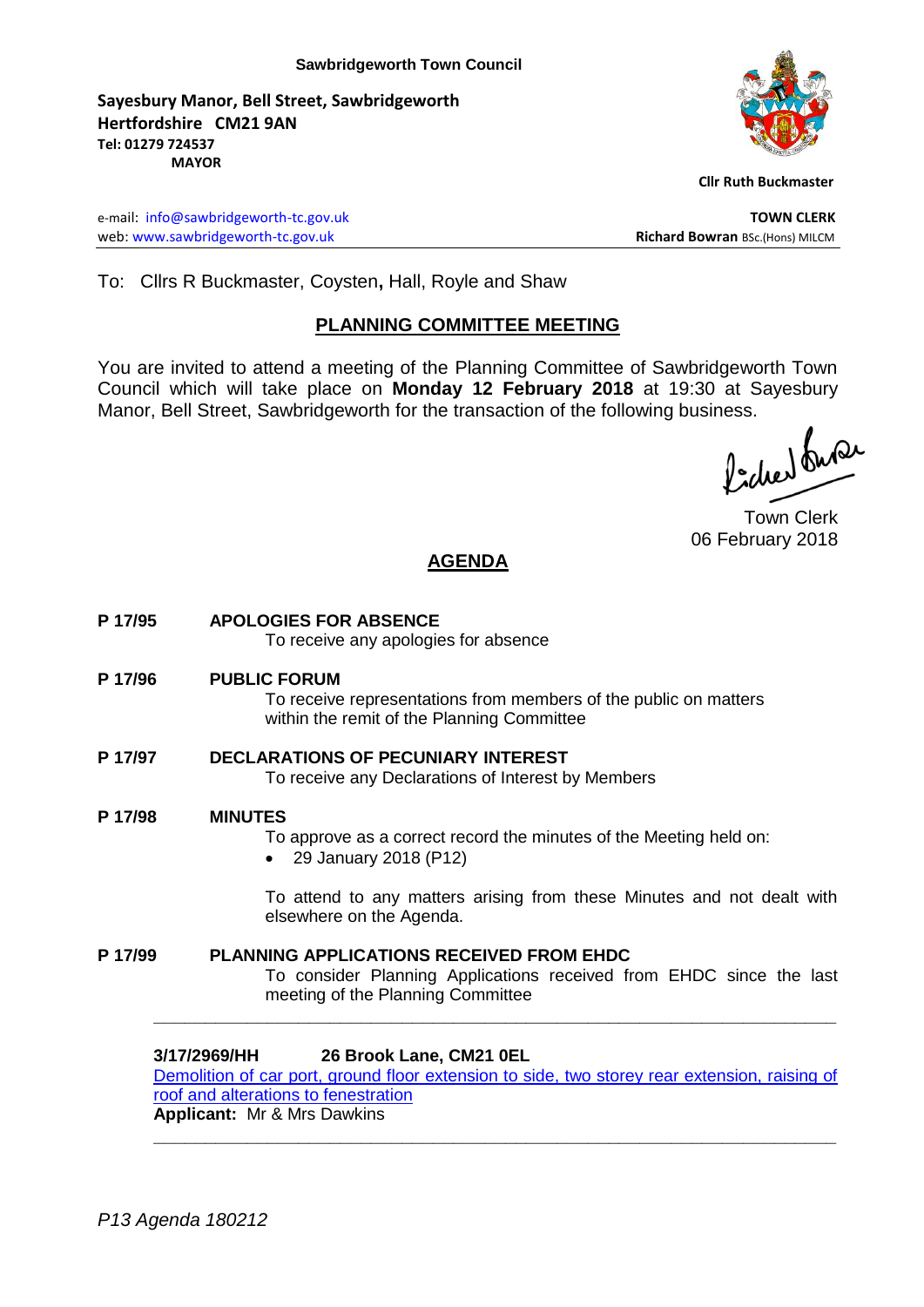## **3/18/0018/VAR The Ancient Raj, Knight Street, CM21 9AX**

[Variation of condition 2 \(Approved plans\) of planning permission 3/16/1507/FUL –](https://publicaccess.eastherts.gov.uk/online-applications/applicationDetails.do?keyVal=P255VTGLJZT00&activeTab=summary) [Demolition of restaurant and 3no garages/stores. Erection of 2no two bedroomed](https://publicaccess.eastherts.gov.uk/online-applications/applicationDetails.do?keyVal=P255VTGLJZT00&activeTab=summary)  [dwellings and 2no 3 bedroomed dwellings with associated landscaping and parking –](https://publicaccess.eastherts.gov.uk/online-applications/applicationDetails.do?keyVal=P255VTGLJZT00&activeTab=summary) To [allow for bedrooms within the loft space of plots 1, 2 and 3 with no1 velux windows to the](https://publicaccess.eastherts.gov.uk/online-applications/applicationDetails.do?keyVal=P255VTGLJZT00&activeTab=summary)  [front slope of each property and 2no velux windows to the rear roof slope of each property](https://publicaccess.eastherts.gov.uk/online-applications/applicationDetails.do?keyVal=P255VTGLJZT00&activeTab=summary) **Applicant:** Eden Rock Construction

**\_\_\_\_\_\_\_\_\_\_\_\_\_\_\_\_\_\_\_\_\_\_\_\_\_\_\_\_\_\_\_\_\_\_\_\_\_\_\_\_\_\_\_\_\_\_\_\_\_\_\_\_\_\_\_\_\_\_\_\_\_\_\_\_\_\_**

**\_\_\_\_\_\_\_\_\_\_\_\_\_\_\_\_\_\_\_\_\_\_\_\_\_\_\_\_\_\_\_\_\_\_\_\_\_\_\_\_\_\_\_\_\_\_\_\_\_\_\_\_\_\_\_\_\_\_\_\_\_\_\_\_\_\_**

### **3/18/0127/HH 7 Reedings Way, CM21 9DX**

[Two storey rear, single storey front extensions and insertion of roof light to front elevation](https://publicaccess.eastherts.gov.uk/online-applications/applicationDetails.do?activeTab=documents&keyVal=P2SXFFGLK6900) **Applicant:** Mrs Ayse Casey

**\_\_\_\_\_\_\_\_\_\_\_\_\_\_\_\_\_\_\_\_\_\_\_\_\_\_\_\_\_\_\_\_\_\_\_\_\_\_\_\_\_\_\_\_\_\_\_\_\_\_\_\_\_\_\_\_\_\_\_\_\_\_\_\_\_\_**

#### **3/18/0153/FUL Land Rear of 60 Station Road, CM21 9AZ**

[Change of use and internal alterations to create four office/workshop units with alterations](https://publicaccess.eastherts.gov.uk/online-applications/applicationDetails.do?activeTab=documents&keyVal=P30RC5GL00W00)  [to front elevation](https://publicaccess.eastherts.gov.uk/online-applications/applicationDetails.do?activeTab=documents&keyVal=P30RC5GL00W00) **Applicant:** Titan Management

**\_\_\_\_\_\_\_\_\_\_\_\_\_\_\_\_\_\_\_\_\_\_\_\_\_\_\_\_\_\_\_\_\_\_\_\_\_\_\_\_\_\_\_\_\_\_\_\_\_\_\_\_\_\_\_\_\_\_\_\_\_\_\_\_\_\_**

**\_\_\_\_\_\_\_\_\_\_\_\_\_\_\_\_\_\_\_\_\_\_\_\_\_\_\_\_\_\_\_\_\_\_\_\_\_\_\_\_\_\_\_\_\_\_\_\_\_\_\_\_\_\_\_\_\_\_\_\_\_\_\_\_\_\_**

#### **3/18/0187/OUT Land Adj. to Alston Oak, Harlow Rd, CM21 0AJ**

[Outline application for the erection of 4 no. dwellings with all matters reserved](https://publicaccess.eastherts.gov.uk/online-applications/applicationDetails.do?keyVal=P3BFV3GL00B00&activeTab=summary) **Applicant:** Mr Azam Mirza

#### **P 17/100 LATE PLANNING APPLICATIONS**

To deal with Planning Applications received from EHDC following the Publication of this Agenda and received before 9 February 2018

#### **P 17/101 PLANNING DECISIONS MADE BY EHDC** To receive Planning Decisions from EHDC

#### **3/17/2727/HH 14 The Forebury, CM21 9BD**

Roof extension to facilitate loft conversion with the insertion of rooflights in side and front roof elevations and rear dormer window **Applicant:** Mrs Louise Johansen *STC Comment:* Objection. This proposal is incompatible with the street scene. *EHDC Decision:* Granted

**\_\_\_\_\_\_\_\_\_\_\_\_\_\_\_\_\_\_\_\_\_\_\_\_\_\_\_\_\_\_\_\_\_\_\_\_\_\_\_\_\_\_\_\_\_\_\_\_\_\_\_\_\_\_\_\_\_\_\_\_\_\_\_\_\_\_**

**\_\_\_\_\_\_\_\_\_\_\_\_\_\_\_\_\_\_\_\_\_\_\_\_\_\_\_\_\_\_\_\_\_\_\_\_\_\_\_\_\_\_\_\_\_\_\_\_\_\_\_\_\_\_\_\_\_\_\_\_\_\_\_\_\_\_**

**\_\_\_\_\_\_\_\_\_\_\_\_\_\_\_\_\_\_\_\_\_\_\_\_\_\_\_\_\_\_\_\_\_\_\_\_\_\_\_\_\_\_\_\_\_\_\_\_\_\_\_\_\_\_\_\_\_\_\_\_\_\_\_\_\_\_**

#### **3/17/2758/HH 41 School Lane, CM21 9FA**

Two storey side extension **Applicant:** Ryan Wicks **STC Comment:** No objection *EHDC Decision:* Granted